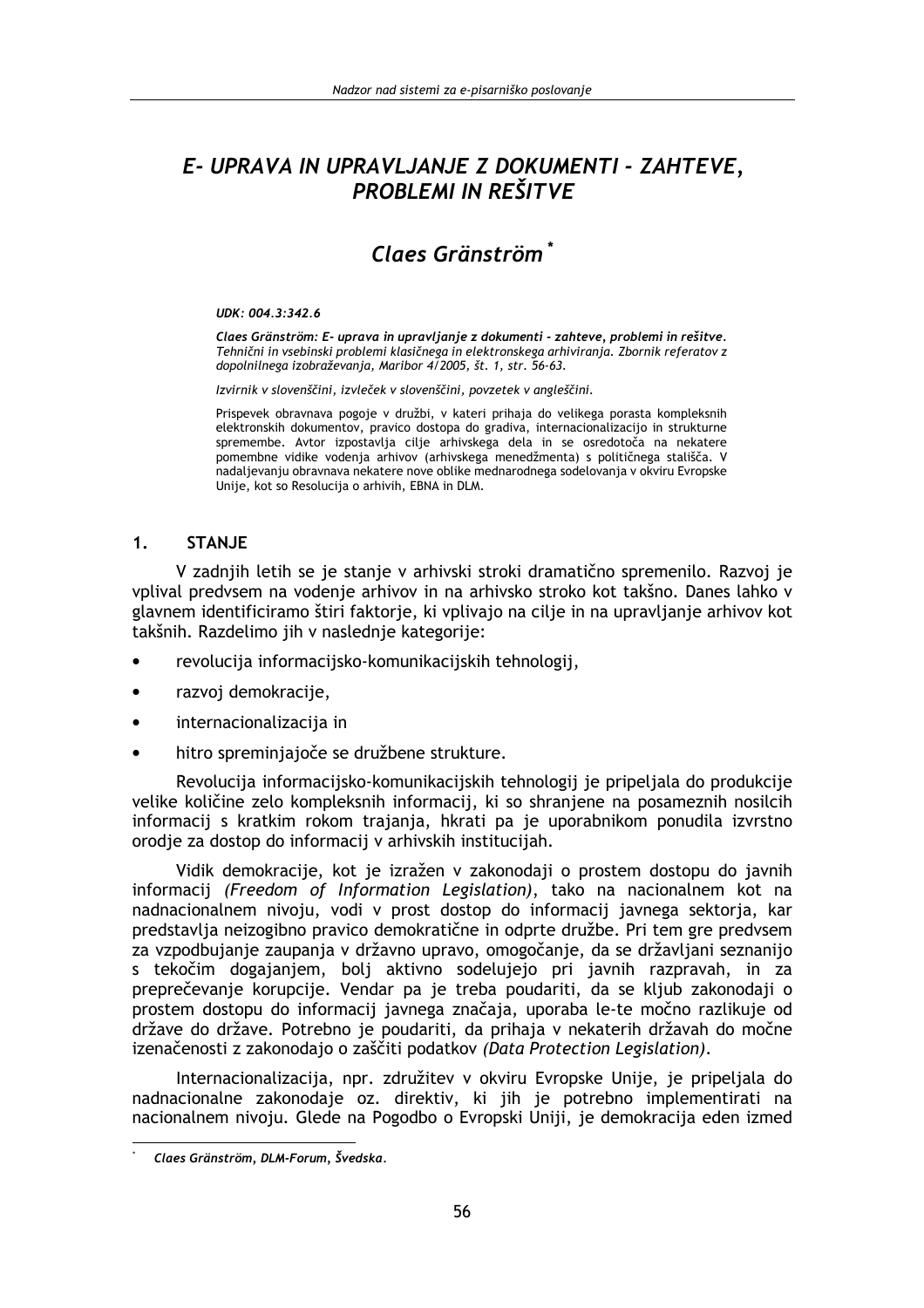osnovnih principov Evropske Unije. Predpogoj za uspešno demokracijo pa je, da imajo državljani na razpolago zadostno količino informacij o dejavnosti in načrtih javne uprave. Dobri primeri novo ustvarienih pogojev so Direktiva o zaščiti podatkov (Data Protection Directive), Direktiva o avtorskih pravicah (Copyright Directive), Direktive o elektronskem podpisu in mnoge druge, ki v veliki meri vplivajo na upravljanje z dokumenti.

K faktorjem hitro se spreminjajočih družbenih struktur pa lahko prištevamo tako privatizacijo kot tudi reorganizacijo javnega sektorja, ki jo je v veliki meri povzročil razvoj informacijsko-komunikacijskih tehnologij.

#### $2.$ **CILJI IN ZAHTEVE**

Ali je ta razvoj vplival na cilje upravljanja z dokumenti/arhivskim gradivom? Kako se te nove zahteve prilagajajo klasičnim metodam in oblikam arhivskega dela? Kakšni so cilji danes in kakšni bodo glede na naša predvidevanja v prihodnosti? Odgovori na ta vprašanja so zelo težki in zato lahko le ugibamo in predvidevamo. Pri tem pa se lahko učimo iz razvoja v zadnjih dvajsetih oz. tridesetih letih.

Cilje upravljanja z dokumenti, ki jih je v širšem smislu postavila družba, lahko razdelimo na:

- dostop do dokumentov kot pravica, ne glede na njihovo obliko, lokacijo in starost,
- hramba dokumentov kot dela nacionalne kulturne dediščine ne glede na njihovo obliko, lokacijo in starost,
- zadovoljevanje potreb javne uprave in sodstva,
- zadovoljevanje raziskovalnih in znanstvenih potreb.

Seveda lahko vsaka posamezna država definira manj ali več ciljev. Če pa država nima posebne zakonodaje o dostopu do informacij javnega značaja (Freedom of Information), ta cili seveda odpade. Prepričan sem, da je v evropski tradiciji potrebno upoštevati zgoraj omenjene štiri cilje. Glavne točke se lahko seveda razlikujejo, saj npr. nekatere vzhodnoevropske države dajejo večio težo upoštevanju pravic državljanov in popravljanju nesorazmerij nasproti državljanom. Brez dvoma lahko ugotovimo, da je v Evropi zelo jasen trend v smeri pravic in dostopa. Kot primer lahko navedemo Priporočilo Sveta Evrope, z dne 21. februaria 2002 o dostopu do uradnih dokumentov.

Ta demokratični trend v smeri večje odprtosti in poudarjanja pravice do dostopa do informacii je postajal vedno pomembnejši. To je v mnogih državah vodilo do nastanka nove zakonodaje, tako tudi do Amsterdamske pogodbe (Amsterdam Treaty), ki zagotavlja državljanom dostop do dokumentov institucij Evropske Unije. Ta pravica je bila uveljavljena v uredbi iz maja 2001, ki se nanaša na javni dostop do dokumentov evropskega parlamenta, sveta in komisije, in v kateri so bili natančno določeni pogoji.

Skrajno pomembno je, da se cilji, ki so bili postavljeni za upravljanje z dokumenti, izpolnijo. Ko to dosežemo, je enako pomembno razumeti zahteve, ki so potrebne za uresničitev teh ciljev. V nasprotnem primeru je neizbežno tveganje, da ne bo mogoče izpolniti teh ciljev, posledica pa je lahko izguba zaupanja državljanov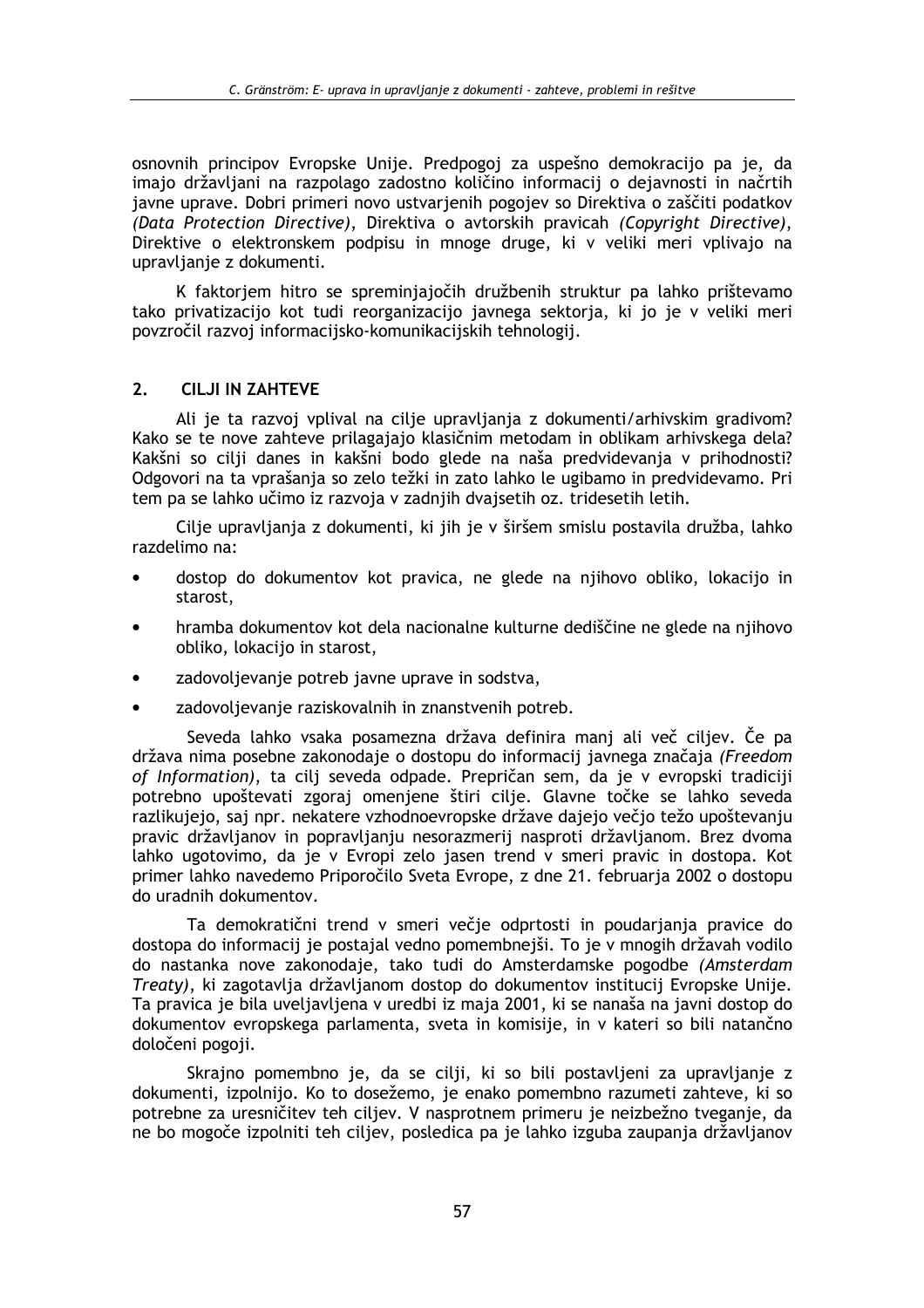v vlado, nezadostno varstvo kulturne dediščine in pomanikanie informacii npr. v sodstvu.

#### $\overline{\mathbf{3}}$ RAZLIČNI PROCESI UPRAVLJANJA Z DOKUMENTI

Ko so cilji jasni in ko ugotovimo, da obstaja potreba po metodah in sredstvih za rešitev različnih problemov, ki so povezani z upravljanjem z elektronskimi dokumenti, lahko začnemo cilje izpolnjevati. Potrebno je določiti posamezne procese upravljanja z elektronskimi dokumenti in uveljaviti spremembe, ki so jih povzročili prej omenjeni štirje faktorji. Rečemo lahko, da se cilji in naloge, kljub temu, da se sedaj v glavnem ukvarjamo z elektronskimi dokumenti, niso spremenili.

### 3.1 KAJ JE DOKUMENT?

Arhivi so sestavljeni iz dokumentov, ki pa, tako rekoč, predstavljajo njihov najmanjši sestavni del. Pri tem uporabljam termin "document" (dokument) namesto besede "record" (dokument), kajti ta termin se uporablja v okviru zakonodajnih dokumentov Evropske Unije in Sveta Evrope.

V svetu papirja je bila odločitev o tem, kaj je dokument, enostavna. To je besedilo (informacija) zapisano na pisni podlagi (ponavadi na papirju). V elektronskem svetu je to veliko težje. Vseeno pa je to potrebno določiti. Prvo vprašanje je, ali bo definicija dokumenta v zakonu o dostopu do informacij javnega značaja (Information Freedom) enaka, kot je definicija v arhivski zakonodaji. Če ne, kakšne so razlike in kakšne bodo posledice teh razlik. Če pa so definicije ekvivalentne, potem bo delo na nek način lažje, saj ne bo potrebno pojasnjevati razlik. Drugače pa se bo potrebno prilagajati spremembam v zakonodaji o prostem dostopu do javnih informacij (Freedom legislation). V zakonu, ki je običajno zelo splošen, pogosto ni mogoče podati podrobnejših definicij. Posledica tega pa je, da morajo specifična pravila in interpretacije predpisati npr. arhivski predpisi in arhivske institucije, kar pomeni, da morajo imeti le-ti ustrezne kompetence in pooblastila.

Ker je dokument najmanjši del oz. enota (item), moramo vedeti, kaj je dokument v elektronskem okolju. Ali je to v podatkovni bazi spremenljivi podatkovni niz kot tak ali pa so to kombinacije in rezultati, ki nastanejo pri ustvarjalcu s pomočjo obstoječe strojne in programske opreme? Če sledimo interpretaciji, ki izhaja iz principa provenience, da morata biti vsebina in kontekst ohranjena tako, kot sta bila ustvarjena, potem mora biti izvirni elektronski dokument - z vsem, kar je z njim naredil ustvarjalec - ohranjen (tako vsebina kot kontekst) in dostopen javnosti v širšem smislu. V nasprotnem primeru dokument ni ohranjen v izvirni obliki in ga ne moremo imeti za avtentičnega. Ĉe ne upoštevamo te interpretacije, se bodo jasno pokazala vprašanja kot, kaj hraniti in dajati v uporabo, katero telo bo odločalo o izločanju, kdaj bo prišlo do teh sprememb in kako. Zavedati se moramo, da bo vsaka takšna sprememba pomenila, da bo dokument izgubil svojo dokazno, kakor tudi raziskovalno vrednost.

Iz tega sledi, da je potrebno hraniti in arhivu predati izvirne dokumente. v prihodnosti pa morajo biti predstavljeni v takšni obliki, kot so bili ustvarjeni. S tem je tesno povezano vprašanje ohranjanja avtentičnosti dokumenta pri uporabi npr. elektronskega podpisa. Gre za zadevo, ki jo je potrebno rešiti tako kratko- kot tudi dolgoročno.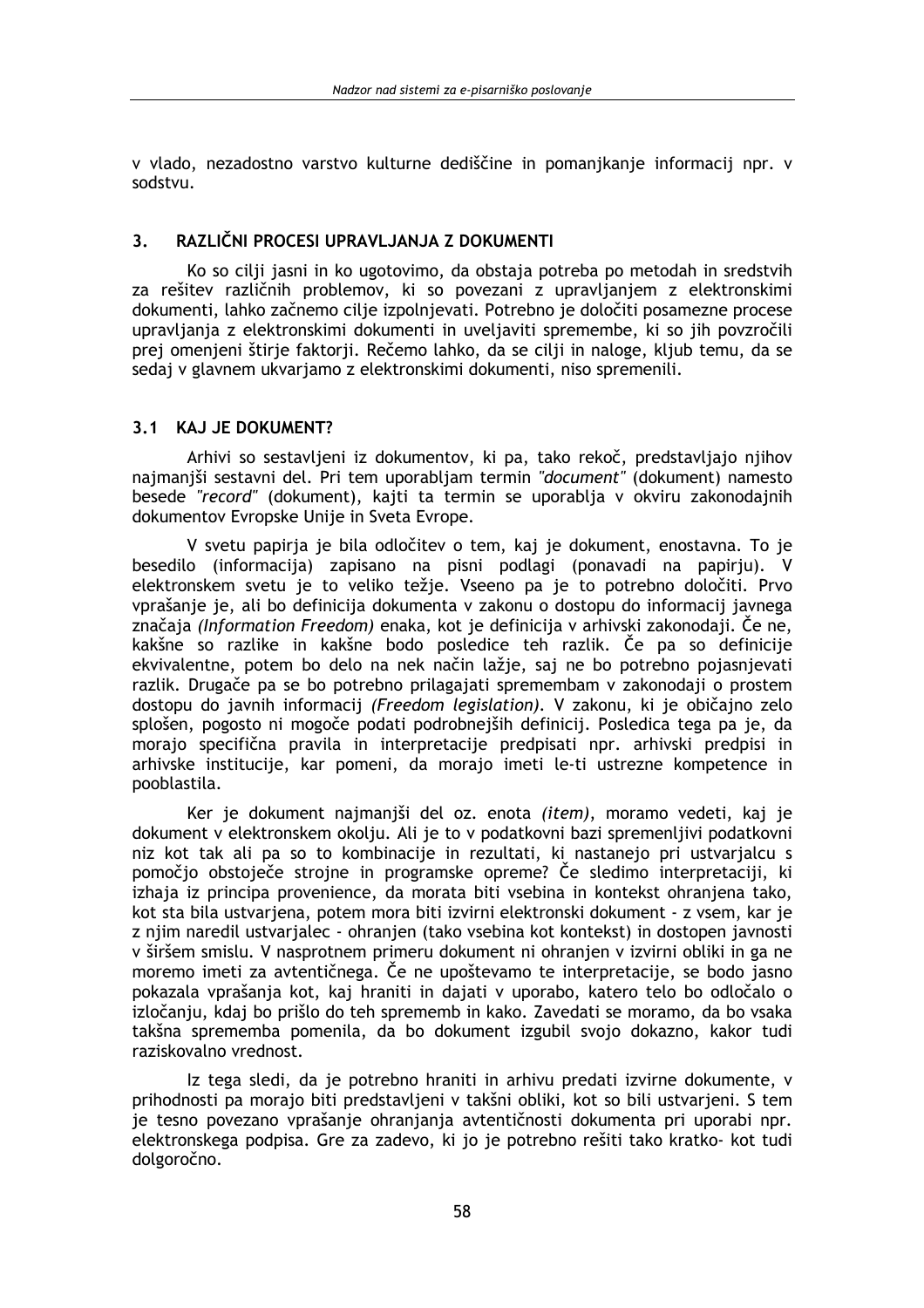#### VPLIV NA RAZLIČNE PROCESE UPRAVLJANJA Z DOKUMENTI 4.

## 4.1 EVIDENTIRANJE IN POPISOVANJE DOKUMENTARNEGA IN ARHIVSKEGA **GRADIVA**

Namen evidentiranja vsakega posameznega dokumenta in evidentiranja ter popisovanja posameznih tipov dokumentov ali serij je zagotoviti hiter in varen dostop najprej javnosti in upravi, nazadnje pa različnim raziskovalcem. V že prej omenjenih pravilih, ki jih vsebujejo predpisi Evropske Unije in priporočila Sveta Evrope, je evidentiranje dokumentov bistvenega pomena. Kot že rečeno, to ni bilo težko v svetu papirja, v elektronski dobi pa je potrebno delati na drugačen način. Da pa bi lahko dokument popisali, moramo najprej vedeti, kaj dokument je. Evidentiranje in popisovalne rutine pa so dolgoročno bistvenega pomena za arhivske institucije, če bodo prevzele odgovornost za dokumente v elektronskih sistemih, ko bodo dokumenti predani arhivu.

Pravila in postopki pa ne smejo zadovoljevati samo potrebe po javnem dostopu ter potreb sodstva in uprave, temveč tudi potrebo po varstvu kulturne dediščine, ter potrebe raziskovalcev in znanstvenikov, ki pa se lahko zelo razlikujejo od originalnega namena, za katerega je bil sistem ustvarjen. Iz tega sledi, da morajo uradi pri pripravi takšnih postopkov upoštevati vse našteto. Potrebno je stremeti za hrambo izvirnih dokumentov (vsebina in kontekst). Jasno je, da morajo biti arhivske institucije že od začetka vključene v tovrstne zadeve.

Lahko se vprašamo, ali je v elektronski dobi mogoče uporabljati celo vrsto konceptov, ko imamo opravka s podatkovnimi bazami. Iz tega je razvidno, da je potrebno razviti nov sistem za izdelavo katalogov in inventarjev. Rečeno je bilo, da se bo v elektronski dobi razlika med registri/vpisniki in katalogi zmanjšala, ali pa celo izginila. Z ozirom na takšno mišljenje je nujno delovati proaktivno in že na začetku določiti strukturo in dokumente ter povezave med njimi. Tako do vprašanj v zvezi s katalogizacijo in urejanjem ne bo prihajalo šele npr. po dvajsetih do tridesetih letih, ko bo gradivo prevzeto v arhivske institucije. Potrebno je razviti nove oblike evidentiranja, popisovanja in dokumentiranja (metapodatki), tako da bo yse, od posameznih spremenljivk, do kompleksne podatkovne baze, popisano na tak način, da bo mogoče izvirno vsebino in kontekst z vsemi povezavami najti in pokazati v prihodnosti.

## 4.2 IZLOČANJE

Koncept dokumenta je tesno povezan z vprašanjem izločanja. V svetu papirja, je relativno enostavno določiti, kaj je dokument (informacija in pisna podlaga) in ali ga je potrebno uničiti ali ne. V svetu elektronike je to veliko težje in je v veliki meri odvisno od tega, kakšna je definicija dokumenta v zakonodaji ali drugih predpisih. Na Švedskem je bila sprejeta nova definicija izločanja, ki sloni na definiciji dokumenta, kot ga definira ustava in bo vključena v prihodnjo arhivsko zakonodajo. To definicijo so podprle vse politične stranke in se glasi:

"Izločanje pomeni odstranjevanje dokumentov ali informacij, ki jih vsebuje dokument, ali sprejetje takšnih ukrepov v zvezi z dokumenti ali njihovimi informacijami, ki vodijo v:

- izgubo informacii,
- izgubo kakršnihkoli združenih informacij,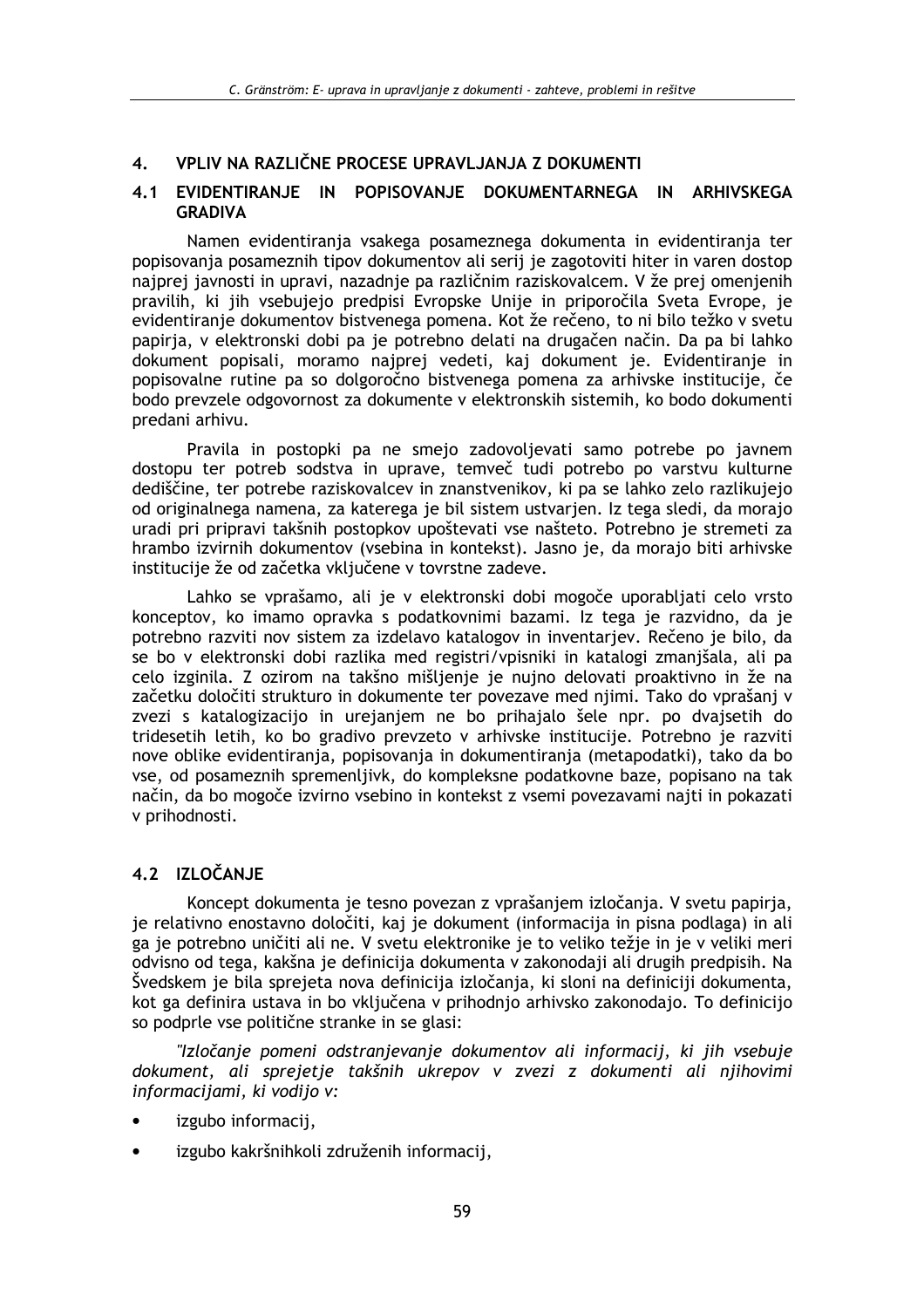- izgubo iskalnih pripomočkov.
- izgubo možnosti ponovne vzpostavitve avtentičnosti (pristnost in izvirna oblika) dokumenta.

To je eden izmed načinov, kako opisati izločanje v elektronski družbi. Seveda obstajajo tudi druge oblike. Vendar je definicija uničenja, upoštevajoč tako dokumente kot podatkovne baze, nuina, sprejeti pa jo je potrebno na zakonskem nivoju.

Izločanie je verietno najpomembnejša naloga, s katero se bomo srečevali v prihodnijh letih, posebej v zvezi z elektronskimi dokumenti, zaradi nijhovega hitrega naraščanja in kompleksnosti. Poudariti je treba, da je izločanje, za razliko od drugih ukrepov v zvezi z dostopnostjo, dokončno, saj tako dokumente izgubimo za zmeraj. Če je dokument razglašen za tajnega, se je običajno mogoče pritožiti na to odločitev ali pa je potrebno počakati, da rok tajnosti dokumenta poteče.

Danes, ko se ustvaria velika količina dokumentov, je izredno težko izbrati relevantne in izvirne dokumente. Govorimo lahko o problemu preobilice dokumentov in jasno je, da ne bo mogoče obdržati vseh. Zato so kriteriji selekcije izredno pomembni in bodo odločali o tem, kaj bodo bodoče generacije vedele o pretekli in sedanji družbi. Iz demokratičnega vidika gre tudi za vprašanje zaupanja, kajti če uničimo preveč, smo lahko osumljeni prekrivanja določenih družbenih dogajanj. Zato je potrebno sprejeti natančno politiko izločanja ali valorizacije (Deletion or Appraisal Policy).

Omeniti moramo tudi, da lahko zakonodaja o varovanju podatkov ogrozi hrambo pomembnih osebnih podatkov. Za ohranitev relevantnih in občutljivih osebnih podatkov za bodoče rodove in istočasno zagotavljanje varstva osebnih podatkov in zasebnosti, je potrebno sodelovanje državnega arhiva. Zaščita podatkov poteče po petdesetih do sedemdesetih letih, zato je izločanje in uničevanje osebnih podatkov, ki imajo velik pomen za raziskovanie in znanost, nezaželeno.

### 4.3 DRUGA OPRAVILA PRI UPRAVLJANJU Z ARHIVSKIM GRADIVOM

Obstajajo tudi druga opravila pri upravljanju z arhivskim gradivom, ki pa jih na tem mestu ne moremo obravnavati, vendar so kliub temu bistvenega pomena, npr. arhivska skladišča, standardi, tehnična pravila in prevzemi. Prepričan sem, da bodo ta področja obdelana v drugih prispevkih.

#### $5<sub>1</sub>$ **VLOGA ARHIVOV IN ARHIVSKEGA GRADIVA**

## 5.1 VLOGA ARHIVSKEGA GRADIVA

Pomen arhivskega gradiva je v zadnjih desetletjih precej narasel. Arhivsko gradivo pridobiva na svoji pomembnosti iz demokratičnega vidika, saj je dostop do arhivskega gradiva v mnogih državah postal pravica in ne več privilegij. V današnji Evropi je arhivsko gradivo postalo pomembno iz kulturnega vidika, saj je ta vidik zelo poudarjen v hitrem razvoju in spremembah v dobi tranzicije, ki smo jim priča v Evropi. Potreba javne in državne uprave po dostopu do zanesljivih informacij postaja vedno očitnejša. Istočasno raste tudi pomen za različne veje znanosti in humanistike. Če so v preteklosti arhivsko gradivo uporabliali večinoma zgodovinarii, je slika danes popolnoma drugačna in bo takšna tudi v prihodnosti. V sodobni družbi vlada močna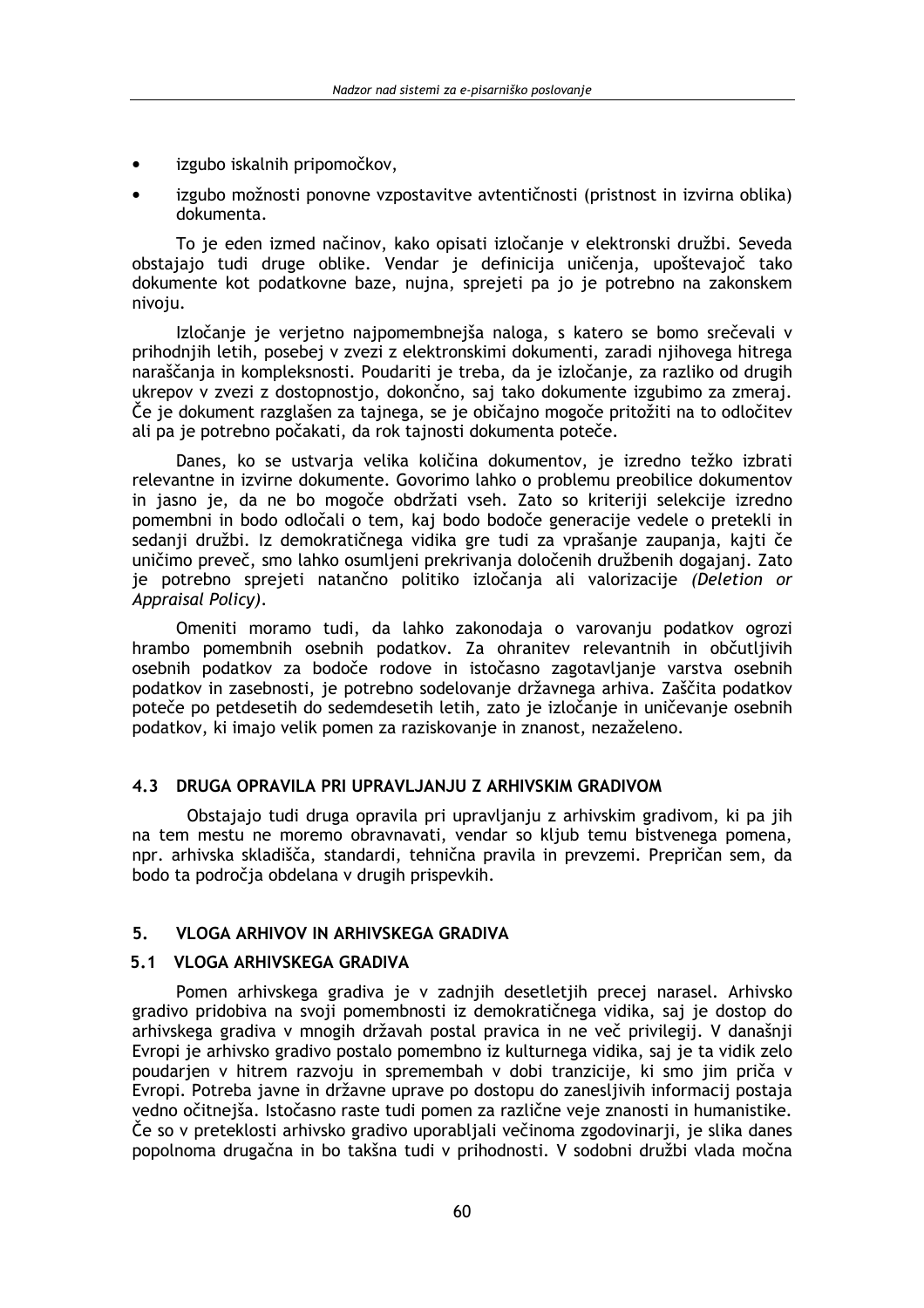potreba po uporabi arhivskega gradiva v znanosti: medicina pri genetskih boleznih, raziskovanie okolia, sociološke študije idr. Vsa ta področia potrebujejo veliko število relevantnih in zanesljivih podatkov. Na ta način je družba v različnih ozirih postala odvisna od enostavnega in varnega dostopa do podatkov in pomen arhivskega gradiva se je zato nepričakovano povečal.

## 5.2 VLOGA ARHIVSKIH INSTITUCIJ

Vloga Državnega arhiva in drugih arhivskih institucij je odvisna od nalog in pooblastil, ki so jim zaupana. V nekaterih državah so prvenstveno skladišča za historično arhivsko gradivo. V nekaterih državah pa je tradicija, da državni arhivi, poleg tega, da hranijo historično arhivsko gradivo, nadzorujejo upravljanje z dokumentarnim gradivom pri ustvarjalcih znotraj javnega sektorja. V tem primeru imajo tudi pooblastila, da izdajajo predpise v zvezi z izločanjem, katalogizacijo, inventarizacijo ter tehnične predpise, npr. za migracijo.

S povečevanjem pomembnosti arhivov, kot smo omenili že zgoraj, pa mora družba določiti vlogo arhivskih institucii, v prvi vrsti pa vlogo državnega arhiva. Lahko bi razpravljali o tem, vendar ima državni arhiv prednost, da lahko izpolnjuje vse štiri tukaj navedene cilje:

- pravico do javnega dostopa.
- $\bullet$ pomembnost varovanja nacionalne kulturne dediščine,
- potreba po informacijah za namene sodstva in uprave,
- potreba po zadovoljevanju raziskovalnih in znanstvenih potreb.  $\bullet$

Dvomim, da poleg arhivskih institucij, v državi obstaja še kakšna ustanova, ki bi lahko v celoti izpolnjevalo vse štiri vidike. Ostale ustanove se nagibajo k izpolnievaniu samo enega ali dyeh izmed navedenih ciliev, kar vodi k temu, da nekatere cilie enostavno spregledajo ali zanemarijo. Zavedati se moramo, da hranijo arhivske institucije velike količine hitro nastajajočega arhivskega gradiva, ki ga je potrebno varno hraniti in zagotavljati njegovo dostopnost javnosti. Vendar ekonomska situacija mnogim arhivskim institucijam ne dovoljuje, da bi se na enostaven način lotile teh zahtevnih nalog. Kljub temu pa morajo biti pripravljene prevzeti vodilno vlogo pri zadevah, ki se nanašajo na evidentiranje, katalogizacijo, inventarizacijo, hrambo, izločanje, migracijo, prevzemanje idr. elektronskega gradiva. Da bi lahko izvajali te aktivnosti, je potrebno pridobiti novo strokovno znanje in finančna sredstva. To pa ni enostavno in zahteva potrpljenje, vztrajnost, prepričljivost, znanje lobiranja, sodelovanje z ustanovami iz informacijskega sektorja idr.

Kot smo že povedali, postajajo arhivi vedno pomembnejši, istočasno pa jih je vedno težie upravljati. Dobro vodena administracija potrebuje dobro vodene arhive, tako kot sodobna družba potrebuje arhive, ki izpolnjujejo vse cilje, postavljene za pridobitev zaupanja državljanov. Naloga vodenja na področju evidentiranja, popisovanja, izločanja, avtentičnosti, tehničnih zadev idr. mora biti zaupana nekomu v družbi. Arhivska stroka postaja vedno kompleksnejša, zato je potrebno upoštevati tudi zakonodajo. Cilji in pooblastila so običajno določeni z zakonom, pravni sistem pa mora biti v elektronskem okolju vedno bolj prilagojen in mora upoštevati različne zadeve, ki se nanašajo na arhivsko stroko.

Razvoj vodi v razumnost in s pridobivanjem specialistov z ustreznim znanjem in izobrazbo v profesionalizacijo arhivske stroke. Potrebe po specialistih obstajajo na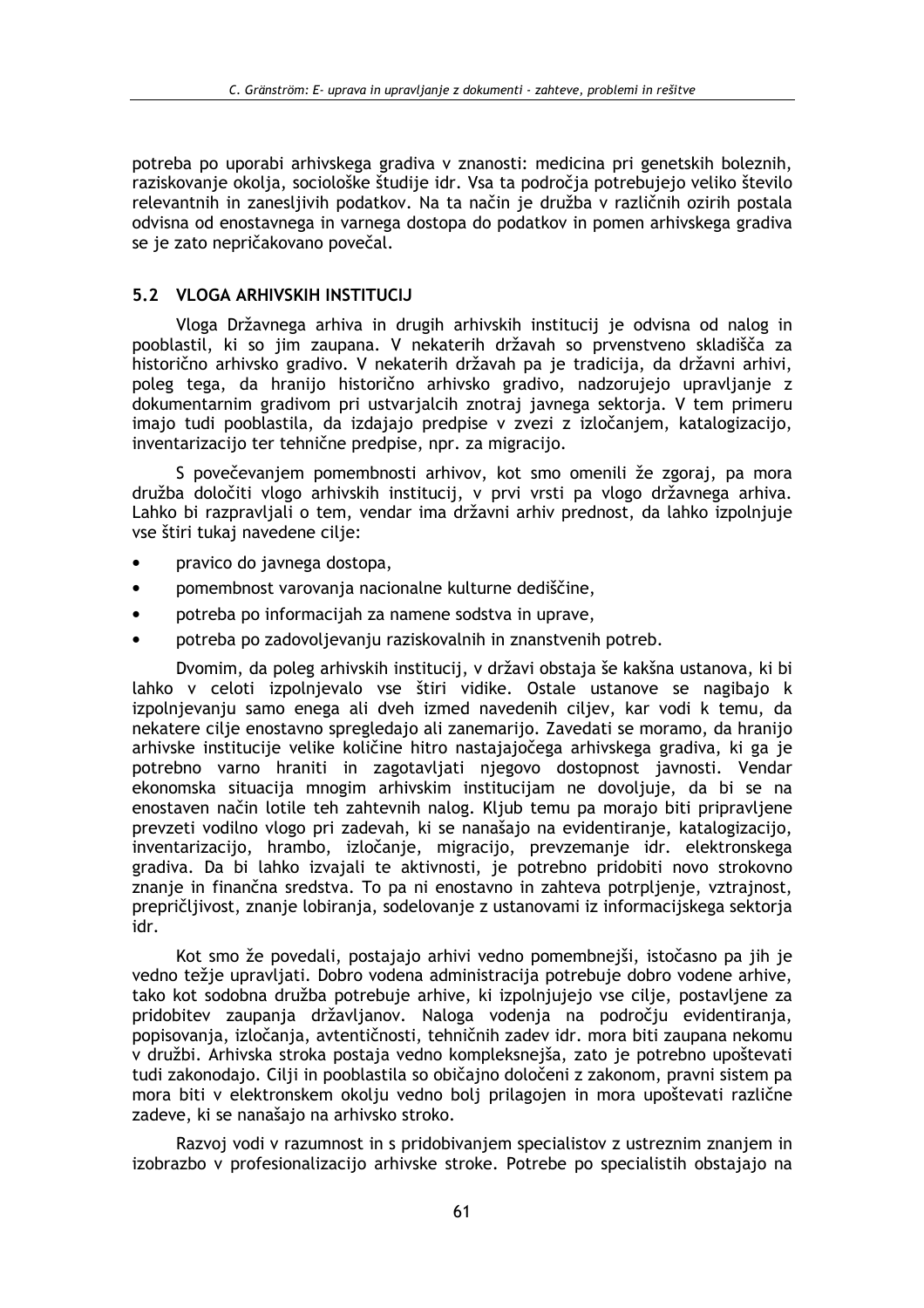različnih področijh dela. Povečan pomen nadnacionalnega sodelovania in koordinacije se kaže pri uporabi obstoječih in razpoložlijivih virov v Evropi.

#### 6. RAZVOJ ARHIVOV V OKVIRU EVROPSKE UNIJE - RESOLUCIJA O ARHIVIH, EBNA **IN DLM**

Sodelovanje arhivskih služb znotraj Evropske Unije se je pričelo s prvim poročilom o arhivih v Evropski Uniji, t. i. "Črno knjigo", ki je bila izdana leta 1994. Poročilo je določilo deset glavnih tem za sodelovanje in kooperacijo med evropskimi arhivi. To je vodilo k poglobljenemu sodelovanju v glavnem na konferencah DLM Foruma v Bruslju leta 1996 in 1999. Leta 2000 se je pojavila ideja, da bi se direktorji evropskih državnih arhivov iz petnajstih držav članic, morali redno sestajati. Pomembno srečanje je bilo organizirano v prvi polovici leta 2001 v Lundu, v času švedskega predsedovanja Uniji. Na srečanju so se odločili, da sprejmejo resolucijo o arhivih in jo predložijo svetu ministrov. Po srečanju v Lundu je sledilo več organiziranih srečanj, ki so dobila ime EBNA (European Bureau of National Archivists). Vloženega je bilo mnogo truda, da je Svet ministrov v času grškega predsedovanja Uniji, maja 2003, sprejel resolucijo o arhivih.

Resolucija omenja določena prioritetna področja in zahteva poročilo o stanju arhivov v državah članicah. Naloga za izdelavo poročila je bila zaupana komisiji, ki je hitro sestavila skupino strokovniakov iz petnajstih članic in desetih pridruženih članic. Po intenzivnem delu je poročilo sedaj pripravljeno in upamo, da ga bo komisija predstavila Svetu ministrov letos spomladi, v času luksemburškega predsedovanja Uniji. Po mojem osebnem mnenju, je bilo zelo prijetno aktivno sodelovati v tej skupini, vseh petindvajset članov je mnogo in intenzivno prispevalo k izdelavi tega poročila v tako kratkem času.

Poročilo je sestavljeno iz povzetka, sedmih poglavij in prilog. Pokriva celoten spekter arhivskega dela. Povzetek predlaga pet prioritetnih akcij ter priporoča tudi ustanovitev uradnega arhivskega komiteja (Official Archivists Committee). Potrebno je poudariti, da vseh petindvajset držav podpira to poročilo. Prioritetne akcije, ki jih predlaga poročilo so:

- $1.$ Hramba arhivskega gradiva in preprečevanje škode v evropskih arhivih.
- $2<sub>1</sub>$ Okrepitev interdisciplinarnega sodelovanja v Evropi na področju elektronskega dokumentarnega in arhivskega gradiva.
- $\overline{3}$ . Izdelava in vzdrževanje internetnega portala za dokumentarno in arhivsko gradivo v Evropi.
- $4.$ EU zakonodaja in nacionalna zakonodaja, ki naj ustreza upravljanju in dostopu do dokumentarnega in arhivskega gradiva.
- $5<sub>1</sub>$ Kraja arhivskih dokumentov.

Menim, da bi poročilo morali uporabliati kot orodie za promocijo arhivskega dela in upravljanja z elektronskim gradivom. Potrebno je poudariti potrebo po koordiniranih in splošnih akcijah, kakor tudi, da morajo imeti državni arhivi jasna pooblastila za sodelovanje v tem procesu.

Prvima dvema konferencama DLM Foruma je sledila tretja, leta 2002, v Braceloni, na kateri so sodelovali tudi predstavniki proizvajalcev informacijsko komunikacijskih-tehnologij. V zaključkih je bilo med drugimi tudi priporočilo o uvedbi evropske DLM-mreže odličnosti. Kratica DLM je okrajšava za Document